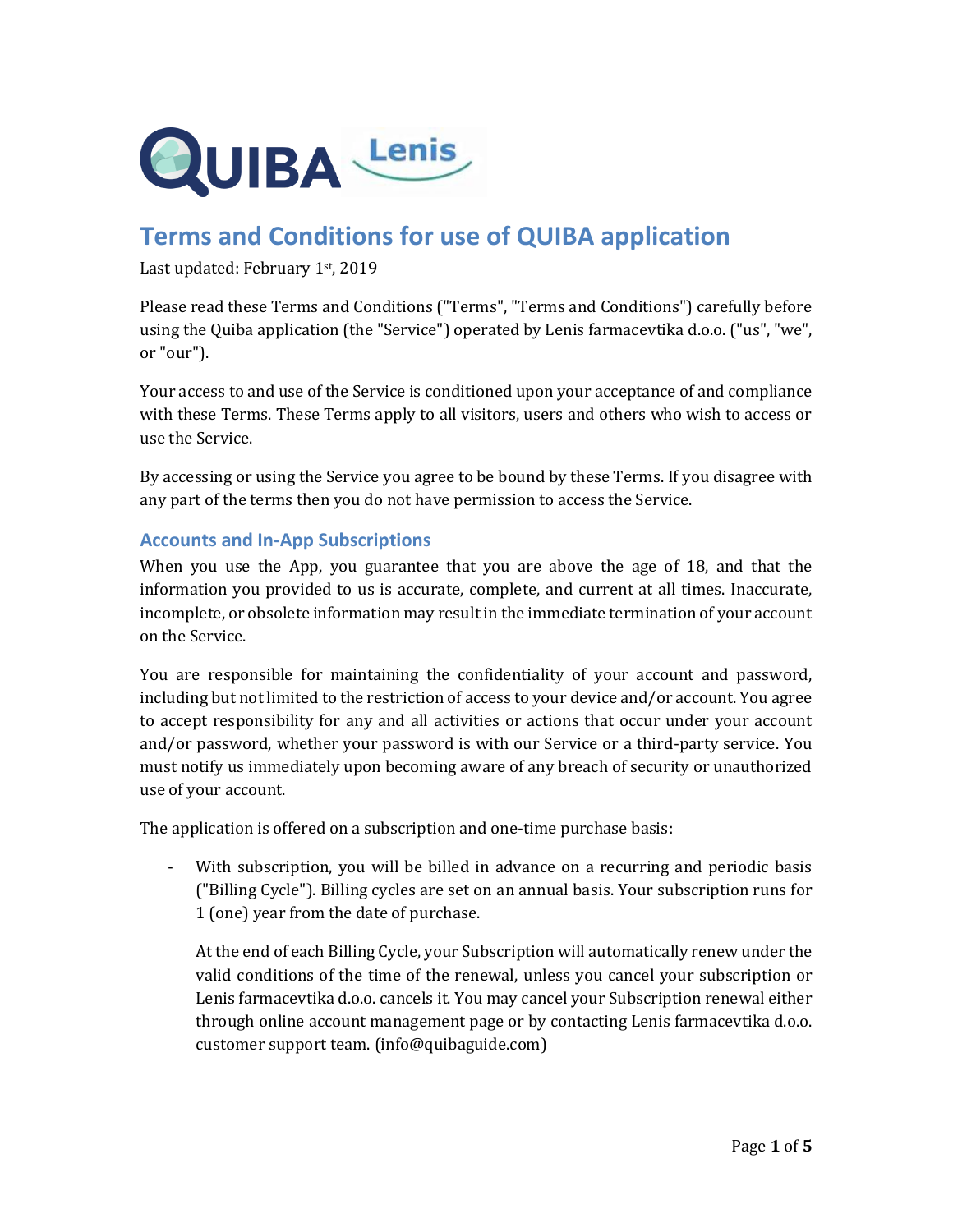- With one-time purchase you get the license to use the App for 1 (one) year from the date of purchase. After your license has expired, you will be able to purchase a new license.

Except when required by law, paid Subscription fees and purchases are non-refundable.

User is required to process the payment for the Subscription through Paypal.

#### **Free Demo**

Lenis farmacevtika d.o.o. may, at its sole discretion, offer a free demo to new users.

You are required to create an account to use the demo.

For demo, you do not need to provide any billing information to us.

At any time and without notice, Lenis farmacevtika d.o.o. reserves the right to (i) modify the terms and conditions of the Free Demo offer, or (ii) cancel such Free Demo offer.

#### **Fee Changes**

Lenis farmacevtika d.o.o., in its sole discretion and at any time, may modify the Subscription fees for the Subscriptions. Any Subscription fee change will become effective at the end of the then-current Billing Cycle.

Lenis farmacevtika d.o.o. will provide you with a reasonable prior notice of any change in Subscription fees to give you an opportunity to terminate your Subscription before such change becomes effective.

Your continued use of the Service after the Subscription fee change comes into effect constitutes your agreement to pay the modified Subscription fee amount.

## **Intellectual Property**

The Service and its original content, features and functionality are and will remain the exclusive property of Lenis farmacevtika d.o.o. and its licensors. The Service is protected by copyright, trademark and competition law.. Our trademarks and trade dress may not be used in connection with any product or service without the prior written consent of Lenis farmacevtika d.o.o.

All rights reserved. No part of this content may be may be downloaded, reproduced, stored in a retrieval system or transmitted in any form or by any means without express prior written consent from Lenis farmacevtika d.o.o.

Requests for permission to use material from the QUIBA – quick antibiotic guide, should be addressed to: Lenis farmacevtika d.o.o., Litostrojska cesta 52, 1000 Ljubljana, Slovenia; +386 1 235 07 00, or info@quibaguide.com.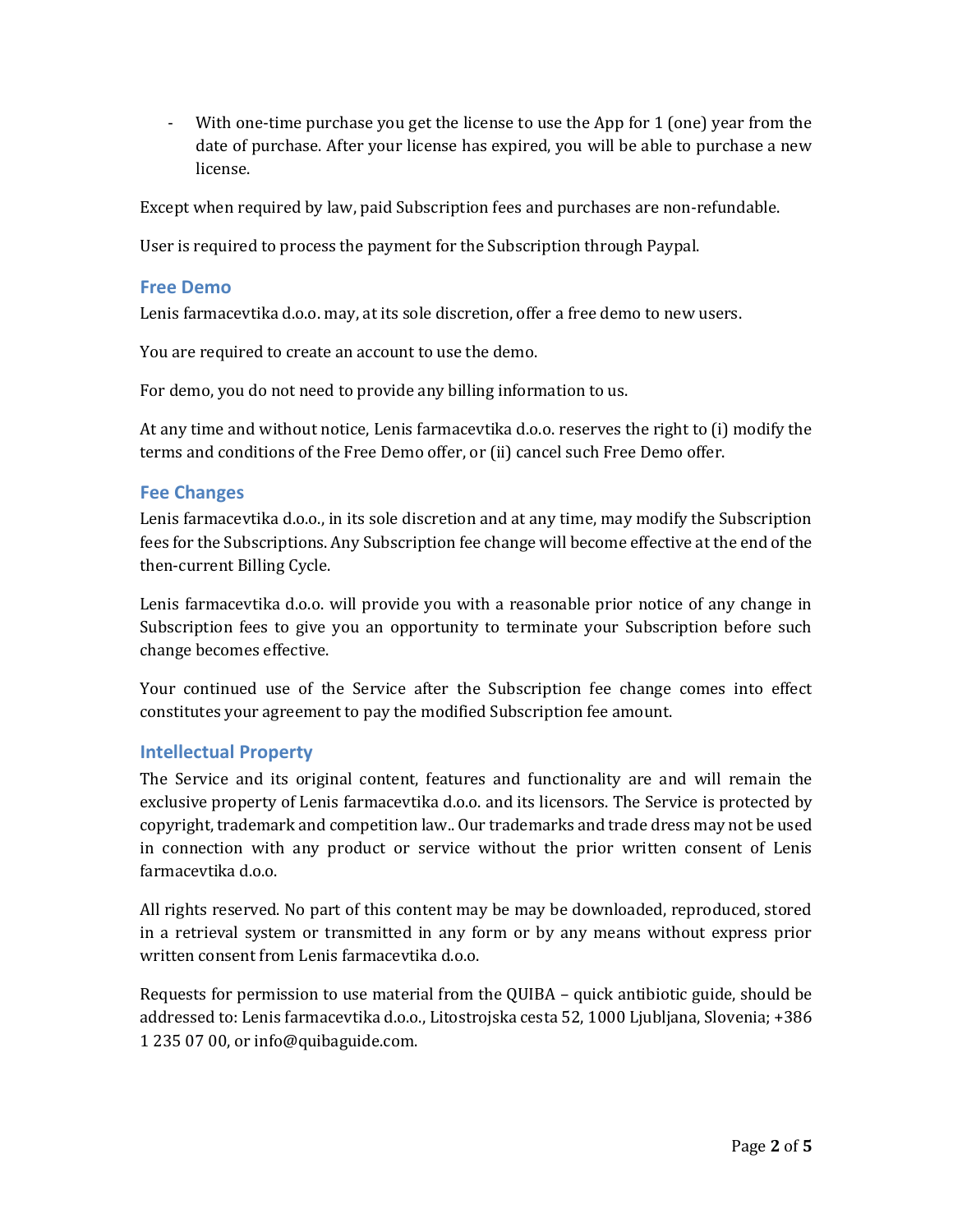## **Links To Other Web Sites**

Our Service may contain links to third party web sites or services that are not owned or controlled by Lenis farmacevtika d.o.o..

Lenis farmacevtika d.o.o. has no control over, and assumes no responsibility for the content, privacy policies, or practices of any third party web sites or services. We do not warrant the offerings of any of these entities/individuals or their websites.

You acknowledge and agree that Lenis farmacevtika d.o.o. shall not be responsible or liable, directly or indirectly, for any damage or loss caused or alleged to be caused by or in connection with use of or reliance on any such content, goods or services available on or through any such third party web sites or services.

We strongly advise you to read the terms and conditions and privacy policies of any third party web sites or services that you visit.

#### **Termination**

We may terminate or suspend your access to the Service immediately, without prior notice or liability whatsoever and without limitation, for the reason of any unlawful conduct on the side of the user, including but not limited to a breach of any Terms regulating the use of this App.

All provisions of the Terms which by their nature should survive termination shall survive termination, including, without limitation, ownership provisions, warranty disclaimers, indemnity and limitations of liability.

## **Indemnification**

You agree to defend, indemnify and hold harmless Lenis farmacevtika d.o.o. and its licensee and licensors, and their employees, contractors, agents, officers and directors, from and against any and all claims, damages, obligations, losses, liabilities, costs or debt, and expenses (including but not limited to attorney's fees), resulting from or arising out of a) your use and access of the Service (by you or any person using your account and password), or b) a breach of these Terms.

## **Limitation Of Liability**

In no event shall Lenis farmacevtika d.o.o., nor its directors, employees, partners, agents, suppliers, or affiliates, be liable for any indirect, incidental, special, consequential or punitive damages, including without limitation, loss of profits, data, use, goodwill, or other intangible losses, resulting from (i) your access to or use of or inability to access or use the Service; (ii) any conduct or content of any third party on the Service; (iii) any content obtained from the Service; and (iv) unauthorized access, use or alteration of your transmissions or content, whether based on warranty, contract, tort (including negligence) or any other legal theory, whether or not we have been informed of the possibility of such damage, and even if a remedy set forth herein is found to have failed of its essential purpose.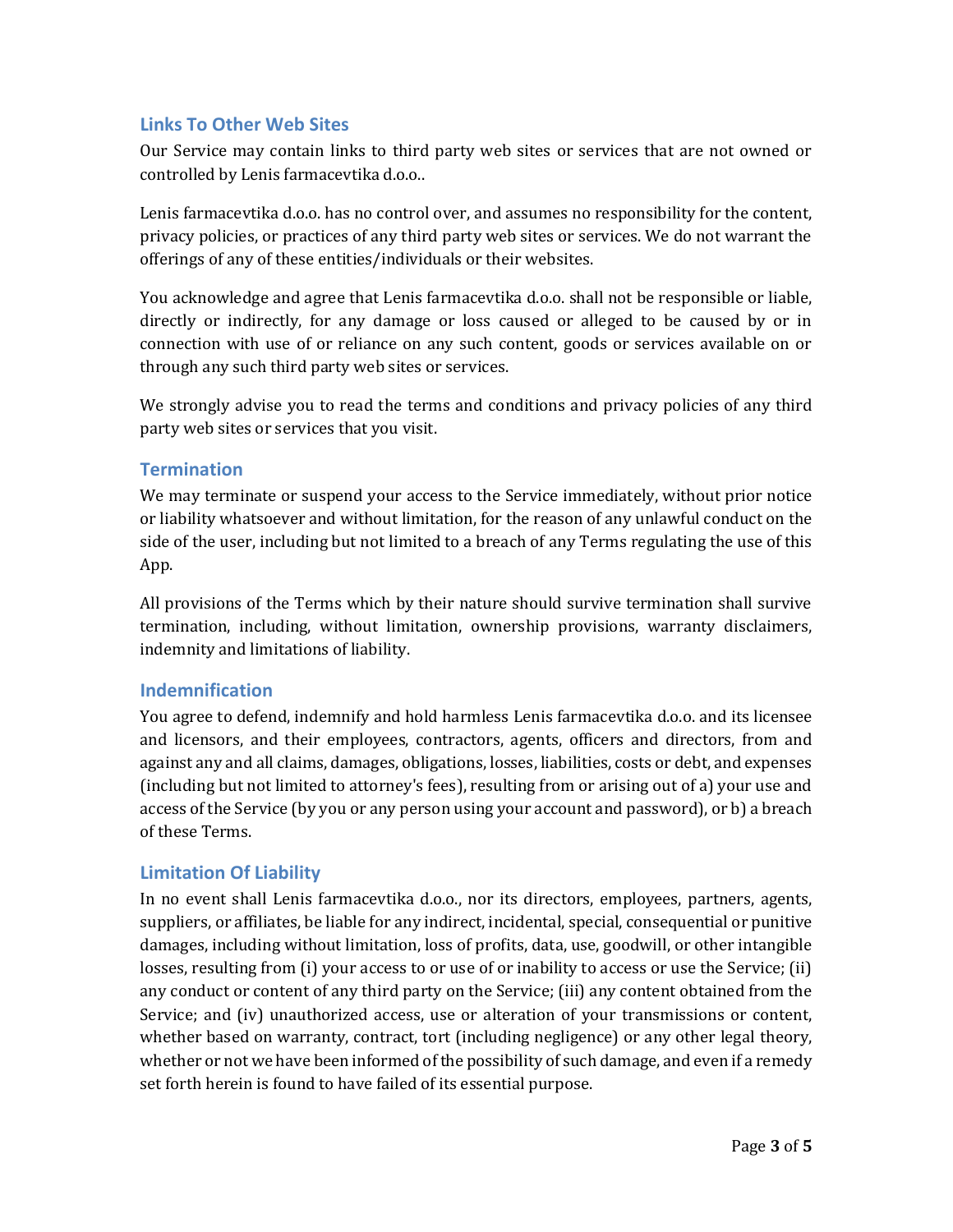## **Disclaimer**

Your use of the Service is at your sole risk. The Service is provided on an "AS IS" and "AS AVAILABLE" basis. The Service is provided without warranties of any kind, whether express or implied, including, but not limited to, implied warranties of merchantability, fitness for a particular purpose, non-infringement or course of performance.

Lenis farmacevtika d.o.o., its subsidiaries, affiliates, and its licensors do not warrant that a) the Service will function uninterrupted, secure or available at any particular time or location; b) any errors or defects will be corrected; c) the Service is free of viruses or other harmful components; or d) the results of using the Service will meet your requirements.

QUIBA is intended exclusively for health professionals and is not intended for use by the lay public. QUIBA is intended for informational and educational purposes only. We do not take responsibility for decisions taken by the reader based solely on the information provided in this app. Application of information in a particular situation is and remains the professional responsibility of the prescriber.

Every effort is made to ensure the accuracy of the content of QUIBA. Current full prescribing information, as found in the package insert, should be consulted before prescribing any product.

The editors and publisher of QUIBA are not responsible for errors or omissions or for any consequences from application of the information found in QUIBA. No warranty, express or implied, is made with respect to the correctness, accuracy or completeness of the contents of QUIBA.

To register as a user of QUIBA, you have to read and agree to the Terms of Use of QUIBA and this Disclaimer.

## **Exclusions**

Some jurisdictions do not allow the exclusion of certain warranties or the exclusion or limitation of liability for consequential or incidental damages, so the limitations above may not apply to you.

## **Governing Law**

Jurisdiction and law apply according to EU regulations.

Our failure to enforce any right or provision of these Terms will not be considered a waiver of those rights. If any provision of these Terms is held to be invalid or unenforceable by a court, the remaining provisions of these Terms will remain in effect. These Terms constitute the entire agreement between Lenis farmacevtika d.o.o. and user regarding our Service, and supersede and replace any prior agreements between Lenis farmacevtika d.o.o. and user regarding the Service.